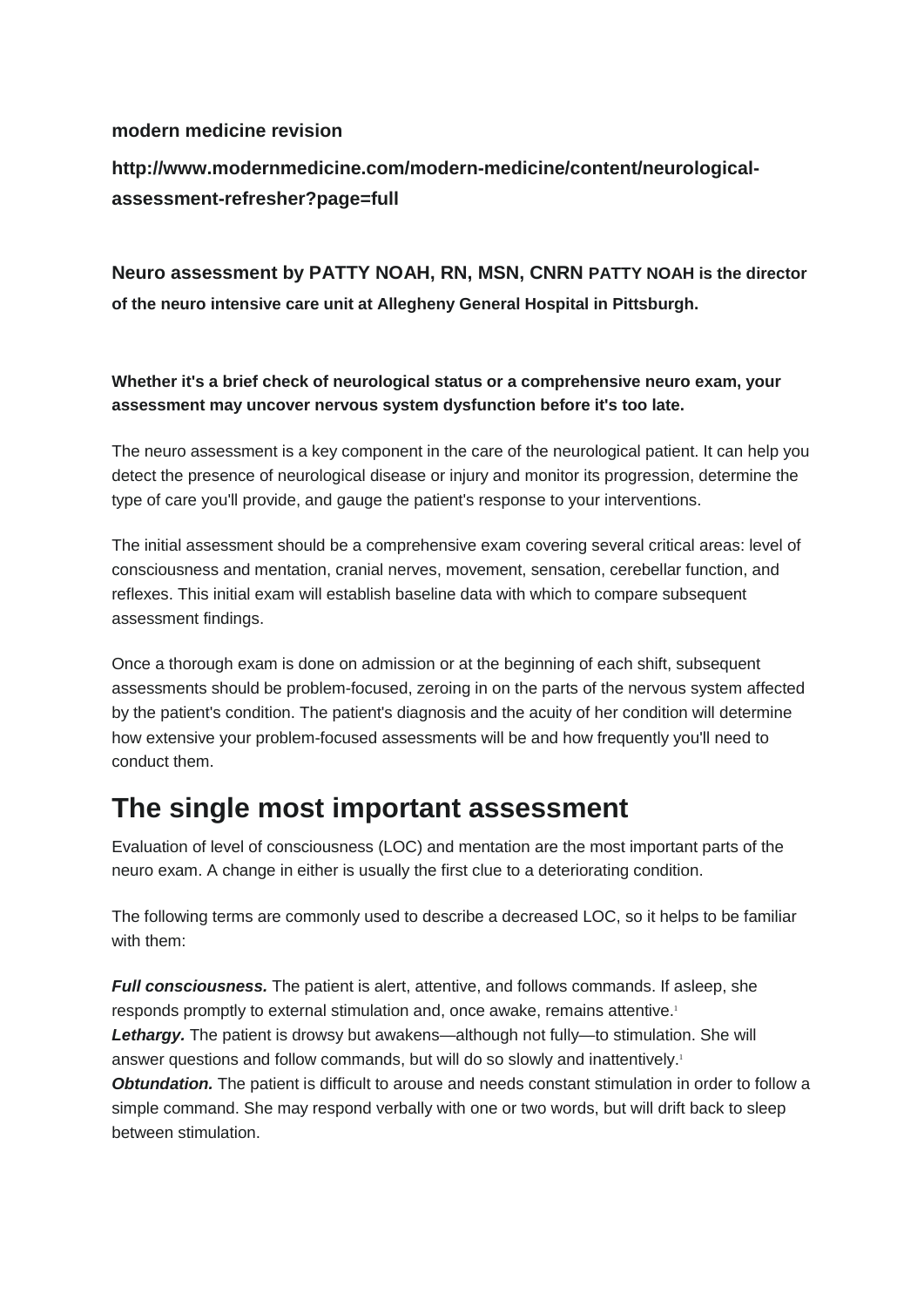**Stupor.** The patient arouses to vigorous and continuous stimulation; typically, a painful stimulus is required.<sup>1</sup> She may moan briefly but does not follow commands. Her only response may be an attempt to withdraw from or remove the painful stimulus.

**Coma.** The patient does not respond to continuous or painful stimulation. She does not move except, possibly, reflexively—and does not make any verbal sounds.

Since these and other terms used to categorize LOC are frequently used imprecisely, you'd be wise to avoid using them in your documentation.<sup>1,2</sup> Instead, describe how the patient responds to a given stimulus. For example, write: "Mrs. Jones moans briefly when sternum is gently rubbed, but does not follow commands." Bear in mind that recognizing and describing a change in LOC is more important than appropriately naming it.<sup>3</sup>

When assessing LOC, there are several tools you can choose from. With stroke patients, for instance, you may want to use the National Institutes of Health (NIH) Stroke Scale. (You can obtain a copy at[www.strokecenter.org/trials/scales/nihss.pdf](http://www.strokecenter.org/trials/scales/nihss.pdf).) Typically, though, it is the Glasgow Coma Scale (GCS) that comes to mind when one is assessing LOC. It's especially useful for evaluating patients during the acute stages of head injury.

A GCS score is based on three patient responses: eye opening, motor response, and verbal response. The patient receives a score for her best response in each of these areas, and the three scores are added together. The total score will range from 3 to 15; the higher the number, the better. A score of 8 or lower usually indicates coma.<sup>1,2</sup>

If the patient is alert or awake enough to answer questions, you'll also assess mentation. Determine if she is oriented to person, place, and time by asking questions like: What is your name? Where are you right now? Why are you here? What year is it? Who is the president?

A comprehensive evaluation of mentation will include tests of higher intellectual function, as well. To test abstract reasoning, for example, you might ask the patient to interpret a well-known proverb.

Pupils are another important component of the neuro exam. Assessing them is especially important in a patient with impaired LOC. Like a change in LOC, a change in pupil size, shape, or reactivity can indicate increasing intracranial pressure (ICP) from a mass or fluid. You'll check pupils as part of the cranial nerve assessment, which is covered in the table at right.

# **Assessing for signs of motor dysfunction**

A bedside neuro assessment almost always includes an evaluation of motor function. Since you'll be assessing the ability to move on command, the patient must be awake, willing to cooperate, and able to understand what you are asking her.

With the patient in bed, assess motor strength bilaterally: Have the patient flex and extend her arm against your hand, squeeze your fingers, lift her leg while you press down on her thigh, hold her leg straight and lift it against gravity, and flex and extend her foot against your hand. Grade each extremity using a motor scale like the one below.<sup>4</sup> +5 - full ROM, full strength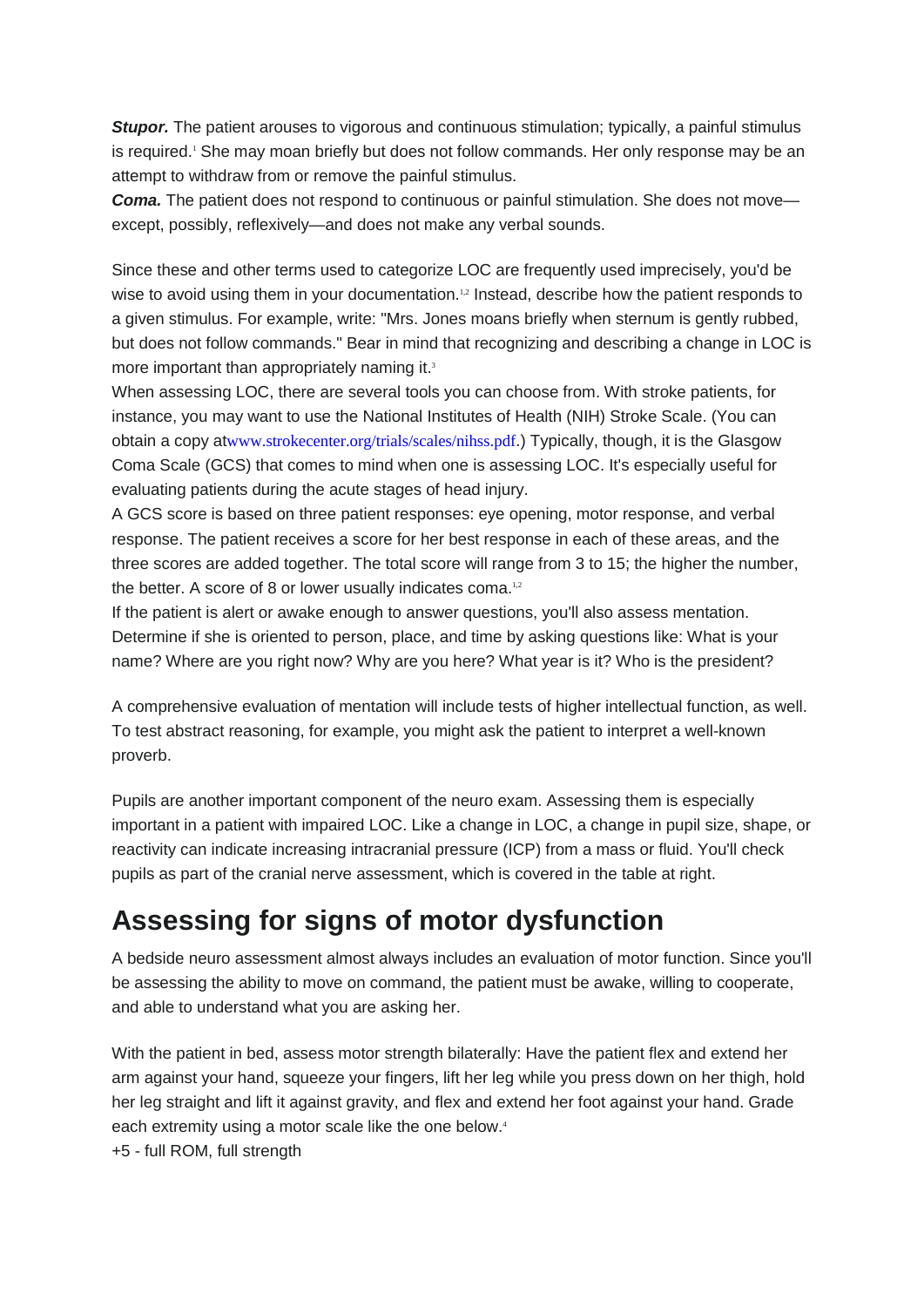- +4 full ROM, less than normal strength
- +3 can raise extremity but not against resistance
- +2 can move extremity but not lift it
- +1 slight movement
- 0 no movement

As part of the motor assessment, also check for arm pronation or drift. Have the patient hold her arms out in front of her with her palms facing the ceiling. If you observe pronation—a turning inward—of the palm or the arm or the arm drifts downward, it means the limb is weak.

Assess motor response in an unconscious patient by applying a noxious stimulus and observing the patient's response to it. Another approach is central stimulation, such as sternal pressure. Central stimulation produces an overall body response and is more reliable than peripheral stimulation for this purpose. The reason: In an unconscious patient, peripheral stimulation, such as nail bed pressure, can elicit a reflex response, which is not a true indicator of motor activity.

If you use central stimulation, however, do so judiciously because deep sternal pressure can easily bruise the soft tissue above the sternum.<sup>4</sup> In our neuro intensive care unit (NICU), we avoid sternal pressure. Instead, we squeeze the trapezius muscle because it's less traumatic. Supraorbital pressure is another option for central stimulation. Don't, however, use it on patients with facial fractures or vagal nerve sensitivity.

## **Evaluating sensation and cerebellar function**

The sensory exam evaluates the patient's ability, or lack thereof, to perceive and identify specific sensations with her eyes closed. Include it in your neuro assessment if there's a specific need, as in spinal cord injury. The patient must be able to cooperate with the exam. She'll need to tell you whether she feels the sensation and whether both sides of her body feel it equally.

Begin with the feet and move up the body to the face, comparing one side with the other. Assess sensation to light touch using your fingertips or cotton.

Test superficial pain sensation with a clean, unused safety pin. Be sure not to break the skin, and discard the pin appropriately after you've finished using it on the patient. If you prefer to use something less invasive, snap a wooden, cotton-tipped swab in two and use one of the broken ends; again, take care not to scratch or puncture the skin. Also, test sensation using a dull object. The patient should be able to distinguish sharp from dull.

If you need to test temperature sensation, you can use a specimen tube of ice or cold water or the chilled handle of a reflex hammer. To test vibratory sensation, use a tuning fork.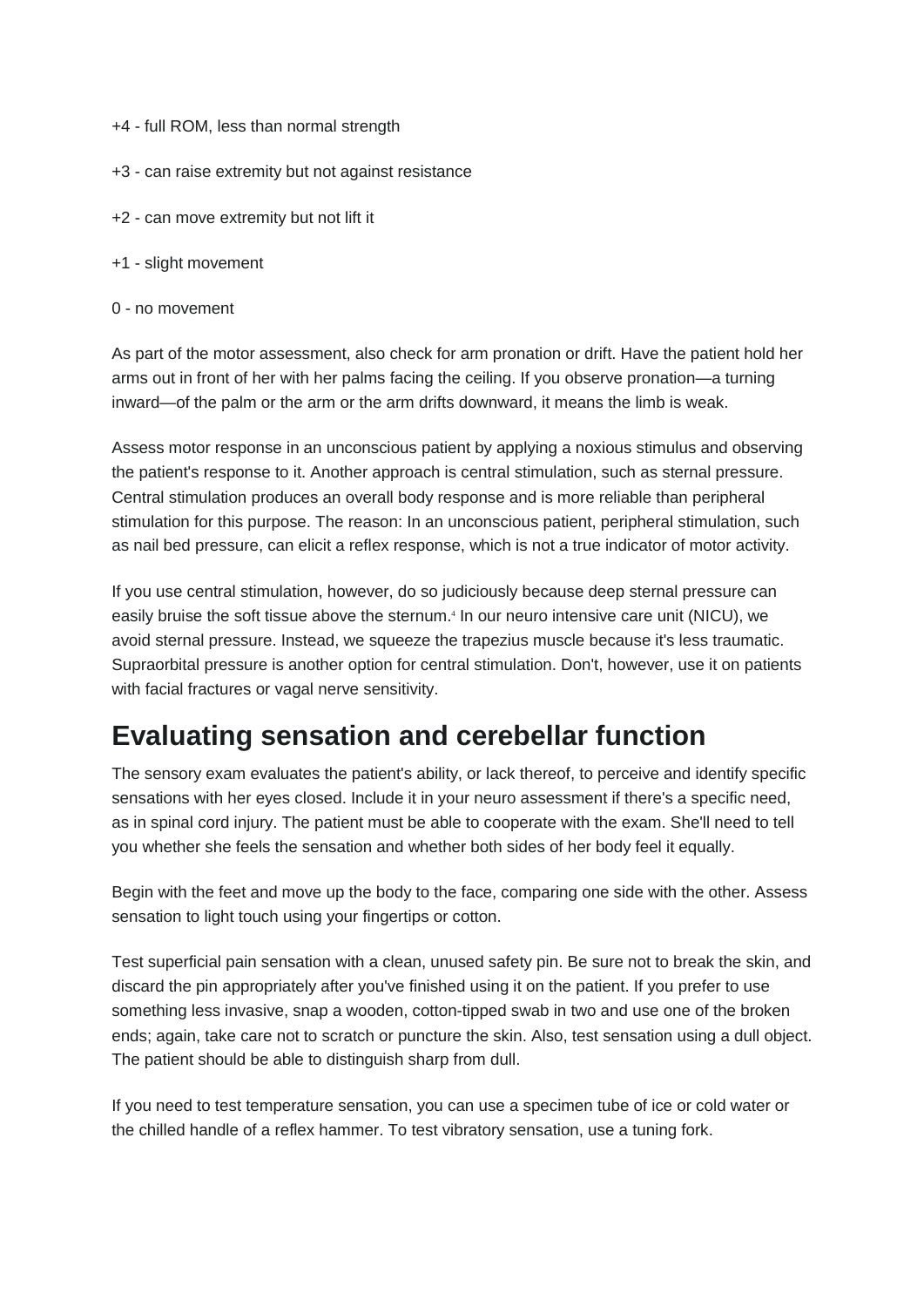Test proprioception, or position sense, by moving the patient's toes and fingers up or down. Grasp the digit by its sides and have the patient tell you which way it's pointing.<sup>3</sup> Remember, guessing will yield correct answers 50% of the time.<sup>2</sup>

Move on to the cerebellar assessment, if indicated. It may not be necessary in a problemfocused exam, and it can't be done if the patient can't or won't follow commands.

If the patient is in bed, you may not be expected to assess her balance and gait. In that case, limiting testing to coordination is acceptable. Hold up your finger and have the patient quickly and repeatedly move her finger back and forth from your finger to her nose. Then have her alternately touch her nose with her right and left index fingers. Finally, have her repeat these tasks with her eyes closed. The movements should be precise and smooth.<sup>3</sup>

To assess the lower extremities, have the patient bend her leg and slide that heel along the opposite shin, from the knee to the ankle. This movement, too, should be accurate, smooth, and without tremors.<sup>2</sup>

If the patient is able to stand and she's not restricted to bed, you can assess her balance using the Romberg test. Have her stand with her feet together, arms at her sides, and eyes open; she should be able to stand upright with no swaying. If she can do that, have her close her eyes and stand the same way. If she falls or breaks her stance after closing her eyes, the Romberg test is positive, indicating proprioceptive or vestibular dysfunction.<sup>2,5</sup>

## **Deep tendon, superficial, and brain stem reflexes**

Reflex assessment encompasses deep tendon, superficial, and brain stem reflexes. Deep tendon reflexes include the triceps, biceps, brachioradialis, patellar, and the Achilles tendon. The box at left shows how to assess them. Although deep tendon reflexes aren't routinely assessed, they should be tested in any patient with a spinal cord injury.

The plantar reflex is the only superficial reflex that's commonly assessed and should be tested in comatose patients and in those with suspected injury to the lumbar  $4 - 5$  or sacral  $1 - 2$  areas of the spinal cord. Stimulate the sole of the foot with a tongue blade or the handle of a reflex hammer. Begin at the heel and move up the foot, in a continuous motion, along the outer aspect of the sole and then across the ball to the base of the big toe.

The normal response is plantar flexion (curling under) of the toes. Extension of the big toe— Babinski's sign—is abnormal, except in children younger than 2 years.<sup>1,2,5</sup>

Assess brain stem reflexes in stuporous or comatose patients to determine if the brain stem is intact. (You'll check for the protective reflexes—coughing, gagging, and the corneal response as part of the cranial nerve assessment.) To test the oculocephalic, or doll's eye, reflex, turn the patient's head briskly from side to side; the eyes should move to the left while the head is turned to the right, and vice versa. If this reflex is absent, there will be no eye movement.

To test the oculovestibular reflex, also known as the ice caloric or cold caloric reflex, a physician will instill at least 20 ml of ice water into the patient's ear. In patients with an intact brain stem, the eyes will move laterally toward the affected ear. In patients with severe brain stem injury, the gaze will remain at midline.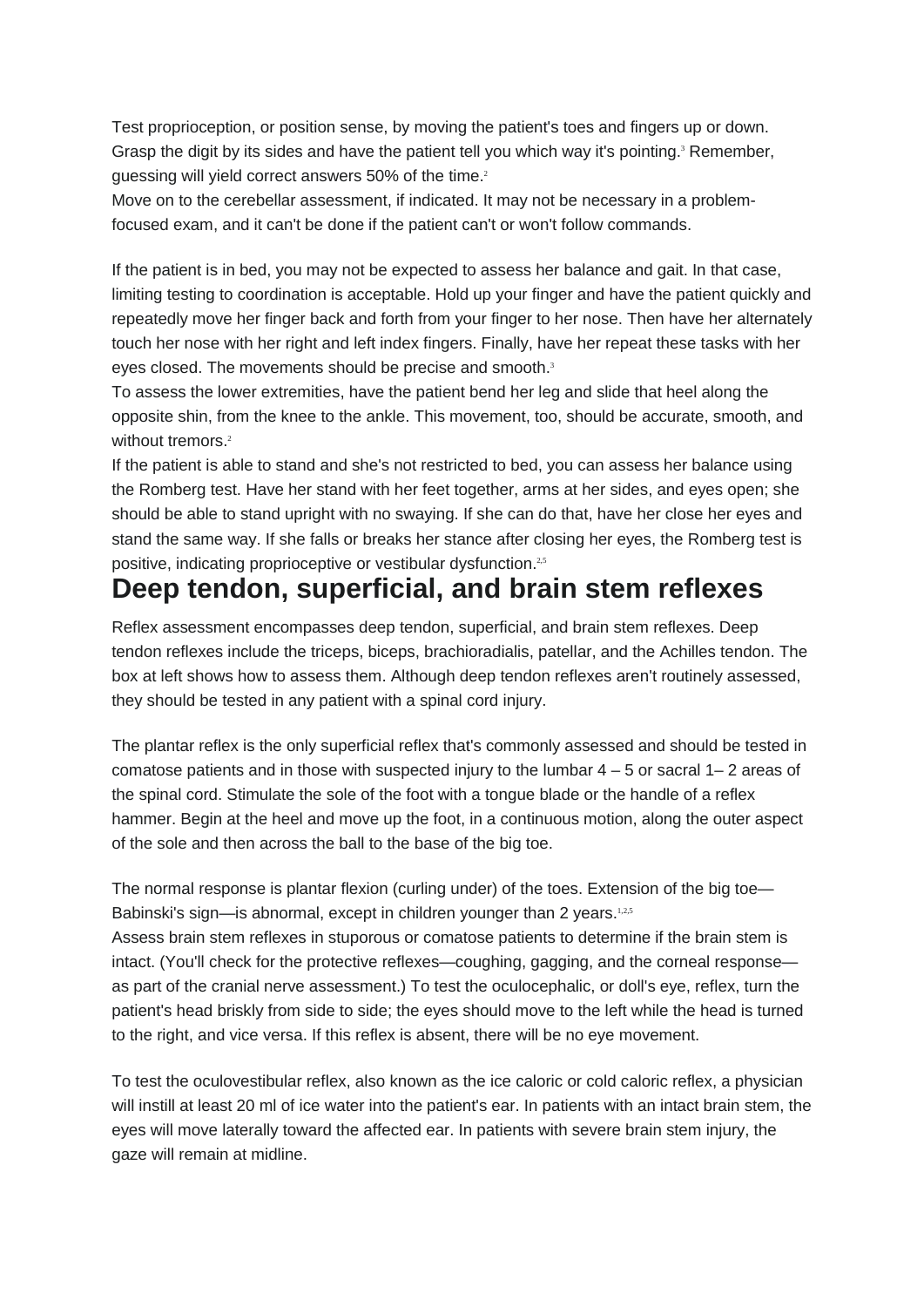### **What vital signs reveal about neuro status**

Because the brain stem and vagus nerve (CN X) play an important role in vasomotor tone, conditions affecting these areas can cause vital signs to change. A change in vital signs, however, is not a reliable indicator of neurological deterioration, as they tend to change too late to prevent irreversible brain damage.

ICP produces a specific set of changes known as Cushing's triad. Present in herniation syndromes, Cushing's triad consists of: increasing systolic blood pressure with a widening pulse pressure, bradycardia, and bradypnea.6

Cushing's triad is a late sign of increased ICP. Once this pattern of vital signs occurs, brain stem herniation is already in progress and it may be too late to reverse it. To detect increasing ICP before it reaches this point, be alert for earlier signs: a subtle change in LOC or pupils, for example.

Accurate and consistent documentation helps ensure that subtle changes in neuro status are caught early on. Whether the unit you're working on uses computerized charting, flow sheets, or hand-written notes, it's essential that you compare your findings to those of previous exams. Through comparison, you'll be able to spot changes and trends and, when necessary, intervene quickly and appropriately.

Verbal communication is important, too. In many NICUs, including ours, a bedside neuro exam is done as part of the change-of-shift report, so that the off-going and oncoming nurses can assess the patient together. The off-going nurse can then verify that the patient's status is unchanged, perhaps saving the patient an unnecessary CT scan.

The neurological exam can be complex, but it's essential to the diagnosis and treatment of a wide variety of neurological conditions. With practice and repetition, you will hone this essential, life-saving skill, and your patients are bound to benefit.

#### **REFERENCES**

1. Marshall, R. S., & Mayer, S. A. (2001). *On call neurology* (2nd ed.). New York: W. B. Saunders.

2. Vos, H. (2002). The neurologic assessment. In E. Barker (Ed.), *Neuroscience nursing: Spectrum of care* (2nd ed.). St. Louis: Mosby.

3. Hickey, J. V. (2003). *The clinical practice of neurological and neurosurgical nursing* (5th ed). Philadelphia: Lippincott

4. Bader, M. K., & Littlejohns, L. R. (2004). *AANN core curriculum for neuroscience nursing* (4th ed.). Philadelphia: Saunders.

5. Messner, R., & Wolfe, S. (1997). *RN's pocket assessment guide*. Montvale, NJ: Medical Economics.

6. Kerr, M. E. (2000). Intracranial problems. In S. M. Lewis, M. M. Heitkemper, & S. R. Dirksen (Eds.), *Medical surgical nursing* (5th ed). St. Louis: Mosby.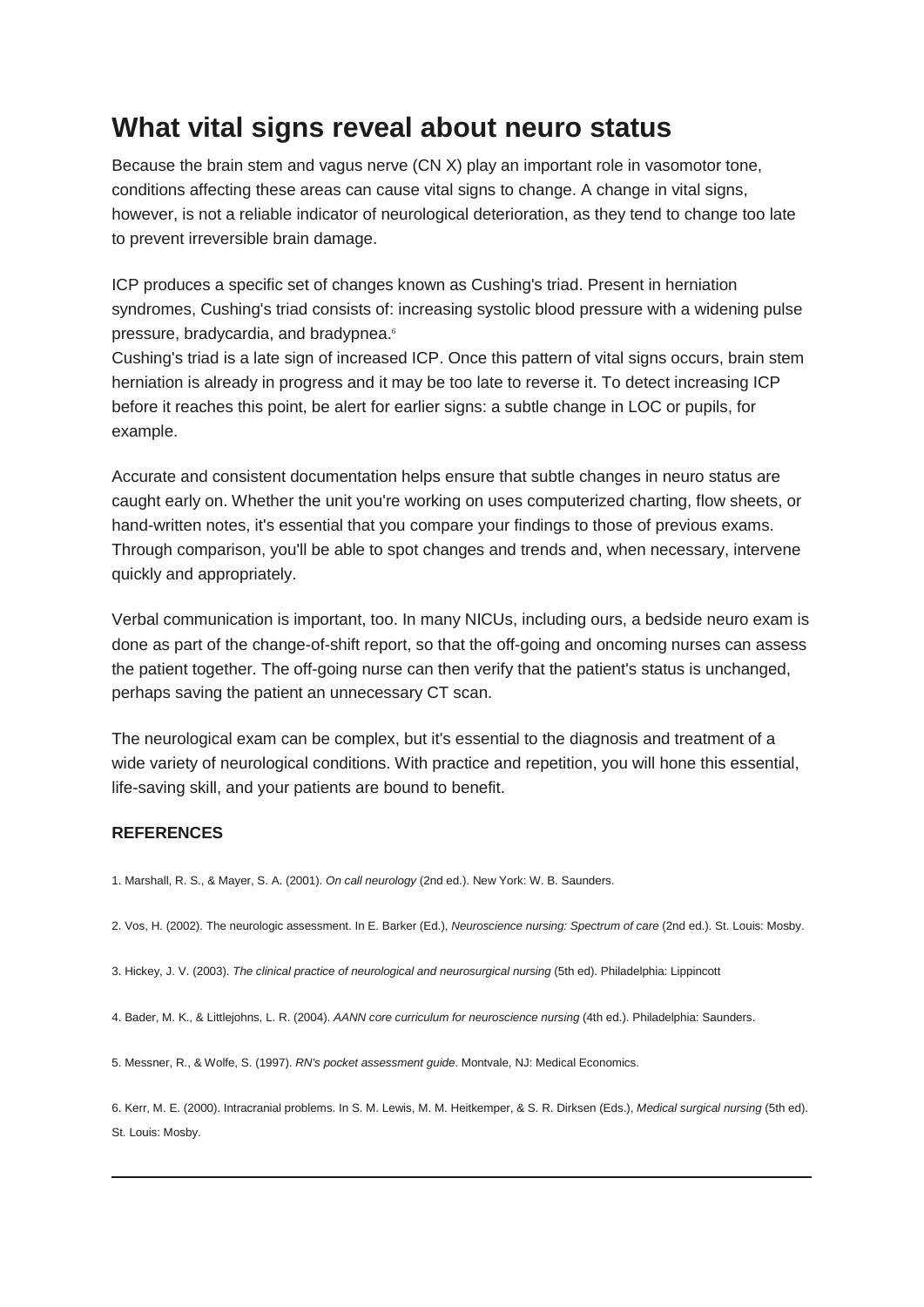# **Quick facts**

- No matter how brief or extensive your neuro assessments are, comparing your findings to those of previous exams is essential.
- When assessing motor response, use sternal pressure judiciously. Deep sternal pressure can cause bruising.
- In many NICUs, a bedside neuro exam is done as part of the change-of-shift report so that both sets of nurses can assess the patient together.

# **Assessing the cranial nerves**

There are 12 pairs of cranial nerves—some sensory, some motor, and some both. The table below lists the functions of each nerve and explains how to test them.

Whether you assess all 12 will depend upon the patient's diagnosis. If a patient has an acoustic neuroma, for example, you'll focus on the acoustic nerve (CN VIII) and the nearby facial nerve (CN VII). Because many of the nerves can't be tested without the patient's cooperation, you won't be able to do a complete assessment on a comatose patient.

Extraocular movements (EOMs) are controlled by cranial nerves III, IV, and VI, which you'll test together. Other functions that are dependent on more than one cranial nerve are: pupillary response (CN II and III); the corneal reflex (CN V and VII); and the gag reflex (CN IX and X).

| <b>Nerve</b>          |         | <b>Classification Major functions</b>                                                                        | <b>Assessment</b>                                                                                                                                                                                                                                                                                                                     |
|-----------------------|---------|--------------------------------------------------------------------------------------------------------------|---------------------------------------------------------------------------------------------------------------------------------------------------------------------------------------------------------------------------------------------------------------------------------------------------------------------------------------|
| <b>I</b> Olfactory    | Sensory | Smell                                                                                                        | Have patient identify a familiar scent with eyes closed<br>(usually deferred).                                                                                                                                                                                                                                                        |
| II Optic              | Sensory | Vision (acuity and field of<br>vision); pupil reactivity to<br>light and accommodation<br>(afferent impulse) | Have patient read from a card or newspaper, one eye<br>at a time. Test visual fields by having patient cover<br>one eye, focus on your nose, and identify the number<br>of fingers you're holding up in each of four visual<br>quadrants.                                                                                             |
| <b>III</b> Oculomotor | Motor   | Eyelid elevation; most<br>EOMs; pupil size and<br>reactivity (efferent<br>impulse)                           | Check pupillary responses by shining a bright light on<br>one pupil; both pupils should constrict. Do the same<br>for the other eye. To check accommodation, move<br>your finger toward the patient's nose; the pupils<br>should constrict and converge. Check EOMs by<br>having patient look up, down, laterally, and<br>diagonally. |
| <b>IV Trochlear</b>   | Motor   | EOM (turns eye<br>downward and laterally)                                                                    | Have patient look down and in.                                                                                                                                                                                                                                                                                                        |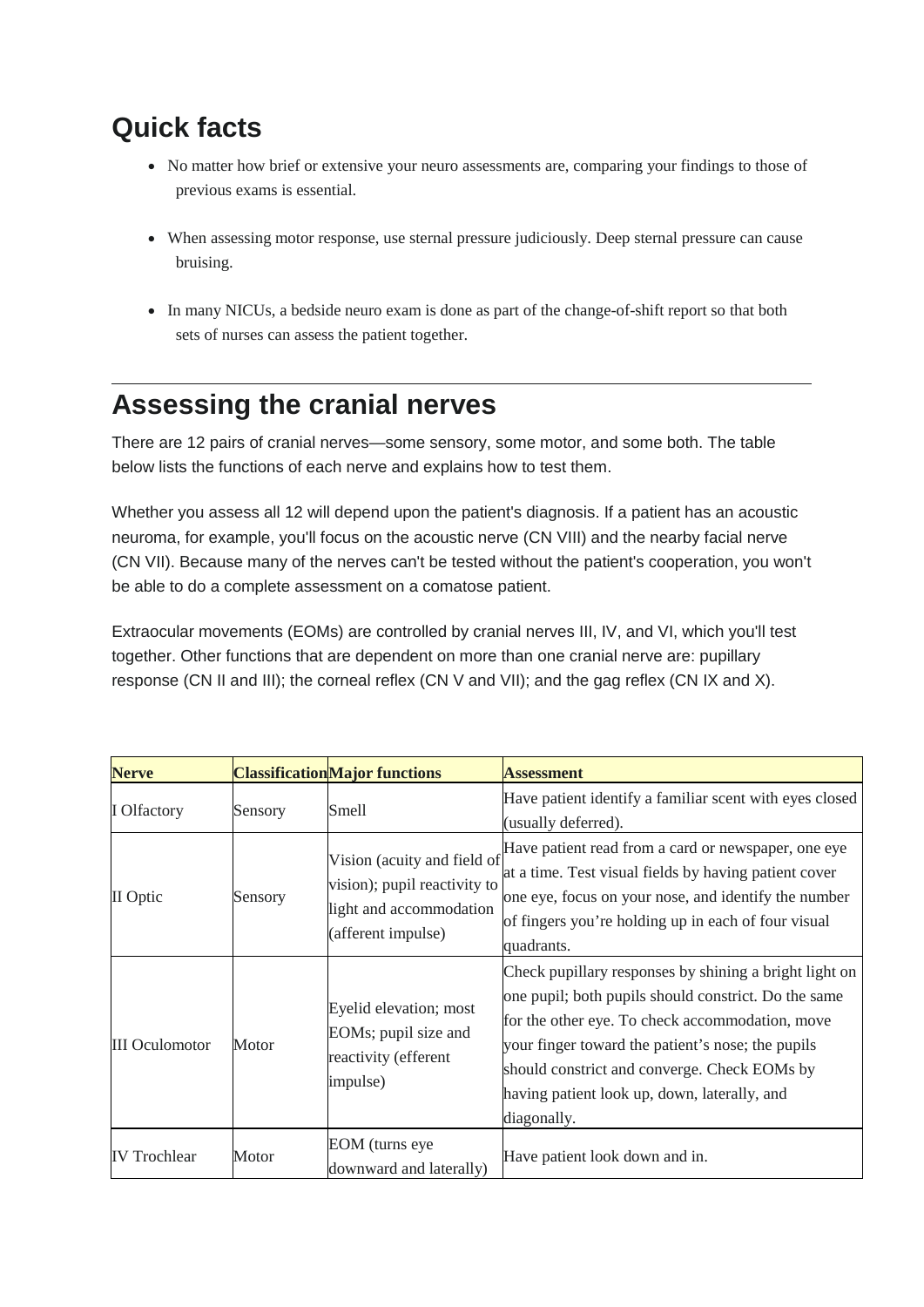| V Trigeminal           | <b>Both</b> | Chewing; facial and<br>mouth sensation; corneal<br>reflex (sensory)            | Ask patient to hold the mouth open while you try to<br>close it and to move the jaw laterally against your<br>hand. With patient's eyes closed, touch her face with<br>cotton and have her identify the area touched. In<br>comatose patients, brush the cornea with a wisp of<br>cotton; the patient should blink. |
|------------------------|-------------|--------------------------------------------------------------------------------|---------------------------------------------------------------------------------------------------------------------------------------------------------------------------------------------------------------------------------------------------------------------------------------------------------------------|
| VI Abducens            | Motor       | EOM (turns eye laterally)                                                      | Have patient move the eyes from side to side.                                                                                                                                                                                                                                                                       |
| <b>VII Facial</b>      | <b>Both</b> | Facial expression; taste;<br>corneal reflex (motor);<br>eyelid and lip closure | Ask patient to smile, raise eyebrows, and keep eyes<br>and lips closed while you try to open them. Have<br>patient identify salt or sugar placed on the tongue<br>(usually deferred).                                                                                                                               |
| <b>VIII Acoustic</b>   | Sensory     | Hearing; equilibrium                                                           | To test hearing, use tuning fork or rub your fingers,<br>place a ticking watch, or whisper near each ear.<br>Equilibrium testing is usually deferred.                                                                                                                                                               |
| IX<br>Glossopharyngeal | <b>Both</b> | Gagging and swallowing<br>(sensory); taste                                     | Touch back of throat with sterile tongue depressor or<br>cotton-tipped applicator. Have patient swallow.                                                                                                                                                                                                            |
| X Vagus                | <b>Both</b> | Gagging and swallowing<br>(motor); speech<br>(phonation)                       | Assess gag and swallowing with CN IX. Assess vocal<br>quality.                                                                                                                                                                                                                                                      |
| XI Spinal<br>accessory | Motor       | rotation                                                                       | Shoulder movement; head Have patient shrug shoulders and turn head from side<br>to side (not routinely tested).                                                                                                                                                                                                     |
| XII Hypoglossal        | Motor       | Tongue movement;<br>speech (articulation)                                      | Have patient stick out tongue and move it internally<br>from cheek to cheek. Assess articulation.                                                                                                                                                                                                                   |

**Sources: 1.** Hickey, J. V. (2003). *The clinical practice or neurological and neurosurgical nursing*. Philadelphia: Lippincott Williams & Wilkins. **2.**Marshall, R. S., & Mayer, S. A. (2001). *On call neurology* (2nd ed.). New York: W. B. Saunders. **3.** Messner, R., & Wolfe, S. (1997). *RN's pocket assessment guide*. Montvale, NJ: Medical Economics. **4.** Vos, H. (2002). The neurologic assessment. In E. Barker (Ed.), *Neuroscience nursing: Spectrum of care* (2nd ed.). St. Louis: Mosby.

### **Assessing deep tendon reflexes**

Deep tendon reflexes are tested with a reflex hammer. Test each of the following, grading them from 0 to 5+, with 0 being no reflex, 2+ being normal, and 5+ being hyperreflexia with clonus (repeated rhythmic contractions):

**Biceps.** The patient's arm should be flexed slightly with the palm facing up. Hold the arm with your thumb in the antecubital space over the biceps tendon. Strike your thumb with the hammer; the arm should flex slightly.

**Triceps.** The patient's arm should be flexed 90 degrees. Support the arm and strike it just above the elbow, between the epicondyles; the arm should extend at the elbow.